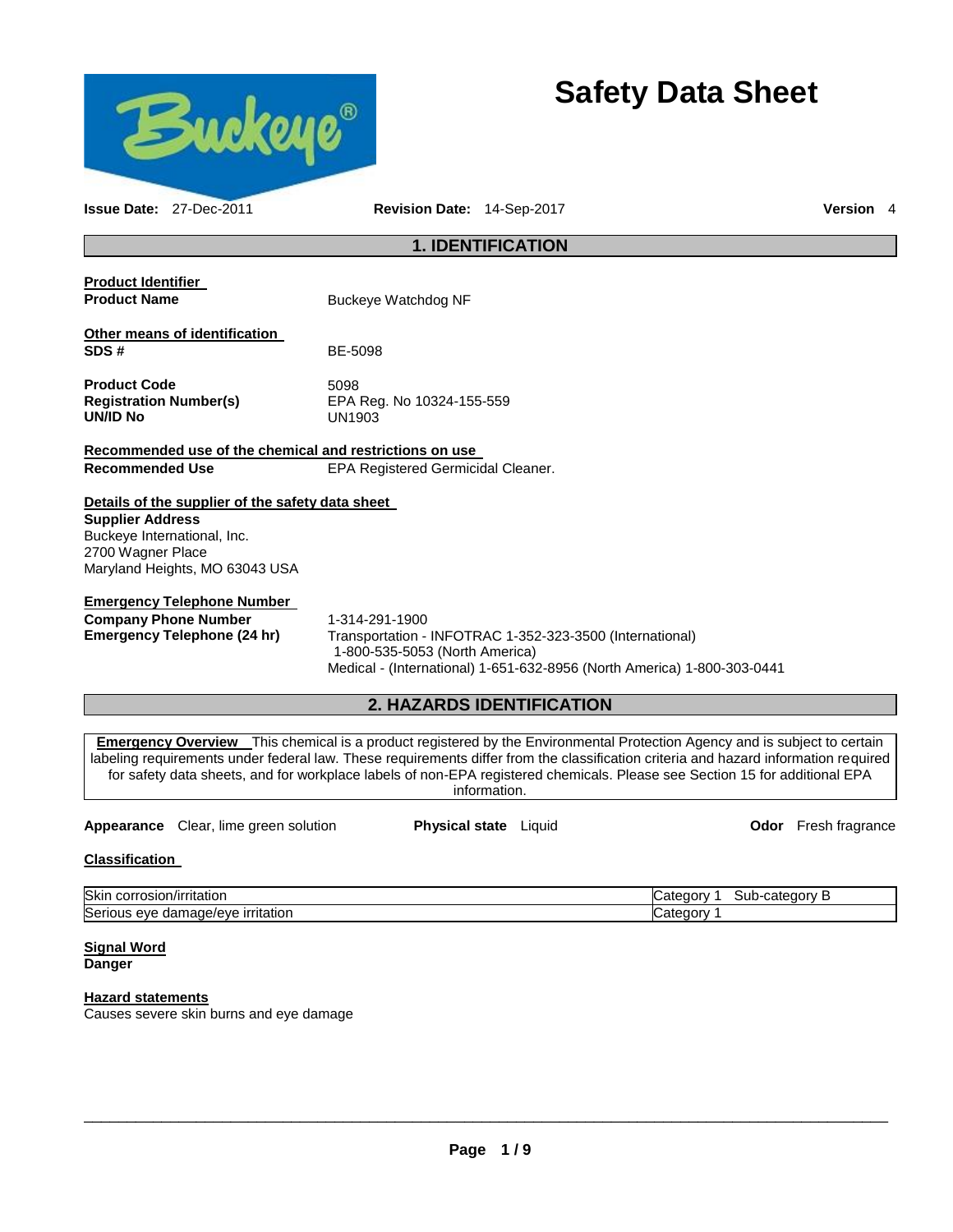

# **Precautionary Statements - Prevention**

Do not breathe dust/fume/gas/mist/vapors/spray Wash face, hands and any exposed skin thoroughly after handling Wear protective gloves/protective clothing/eye protection/face protection

#### **Precautionary Statements - Response**

Immediately call a POISON CENTER or doctor IF IN EYES: Rinse cautiously with water for several minutes. Remove contact lenses, if present and easy to do. Continue rinsing Immediately call a POISON CENTER or doctor IF ON SKIN (or hair): Take off immediately all contaminated clothing. Rinse skin with water/ shower Wash contaminated clothing before reuse IF INHALED: Remove person to fresh air and keep comfortable for breathing Immediately call a POISON CENTER or doctor IF SWALLOWED: Rinse mouth. Do NOT induce vomiting

#### **Precautionary Statements - Storage**

Store locked up

#### **Precautionary Statements - Disposal**

Dispose of contents/container to an approved waste disposal plant

#### **Other hazards**

Toxic to aquatic life with long lasting effects

# **3. COMPOSITION/INFORMATION ON INGREDIENTS**

| <b>Chemical Name</b>                             | CAS No.    | Weight-% |
|--------------------------------------------------|------------|----------|
| Didecyldimethylammonium chloride                 | 7173-51-5  | 5.07     |
| Alkyl dimethyl benzyl ammonium chloride (C12-16) | 68424-85-1 | 3.38     |
| Tetrasodium EDTA                                 | 64-02-8    |          |
| Ethyl Alcohol                                    | 64-17-5    |          |
| Poly (Oxy-1,2 Ethanediyl), A-Ondecyl-w-Hydroxy   | 34398-01-1 |          |

\*\*If Chemical Name/CAS No is "proprietary" and/or Weight-% is listed as a range, the specific chemical identity and/or percentage of composition has been withheld as a trade secret.\*\*

# **4. FIRST AID MEASURES**

#### **First Aid Measures**

| <b>Eve Contact</b>  | IF IN EYES: Rinse cautiously with water for several minutes. Remove contact lenses, if<br>present and easy to do. Continue rinsing. Immediately call a poison center or<br>doctor/physician. |
|---------------------|----------------------------------------------------------------------------------------------------------------------------------------------------------------------------------------------|
| <b>Skin Contact</b> | IF ON SKIN (or hair): Remove/Take off immediately all contaminated clothing. Rinse skin<br>with water/shower. Wash contaminated clothing before reuse. Get medical attention.                |
| <b>Inhalation</b>   | IF INHALED: Remove victim to fresh air and keep at rest in a position comfortable for<br>breathing. Immediately call a poison center or doctor/physician.                                    |
| Ingestion           | IF SWALLOWED: Rinse mouth. Do NOT induce vomiting. Get medical attention.                                                                                                                    |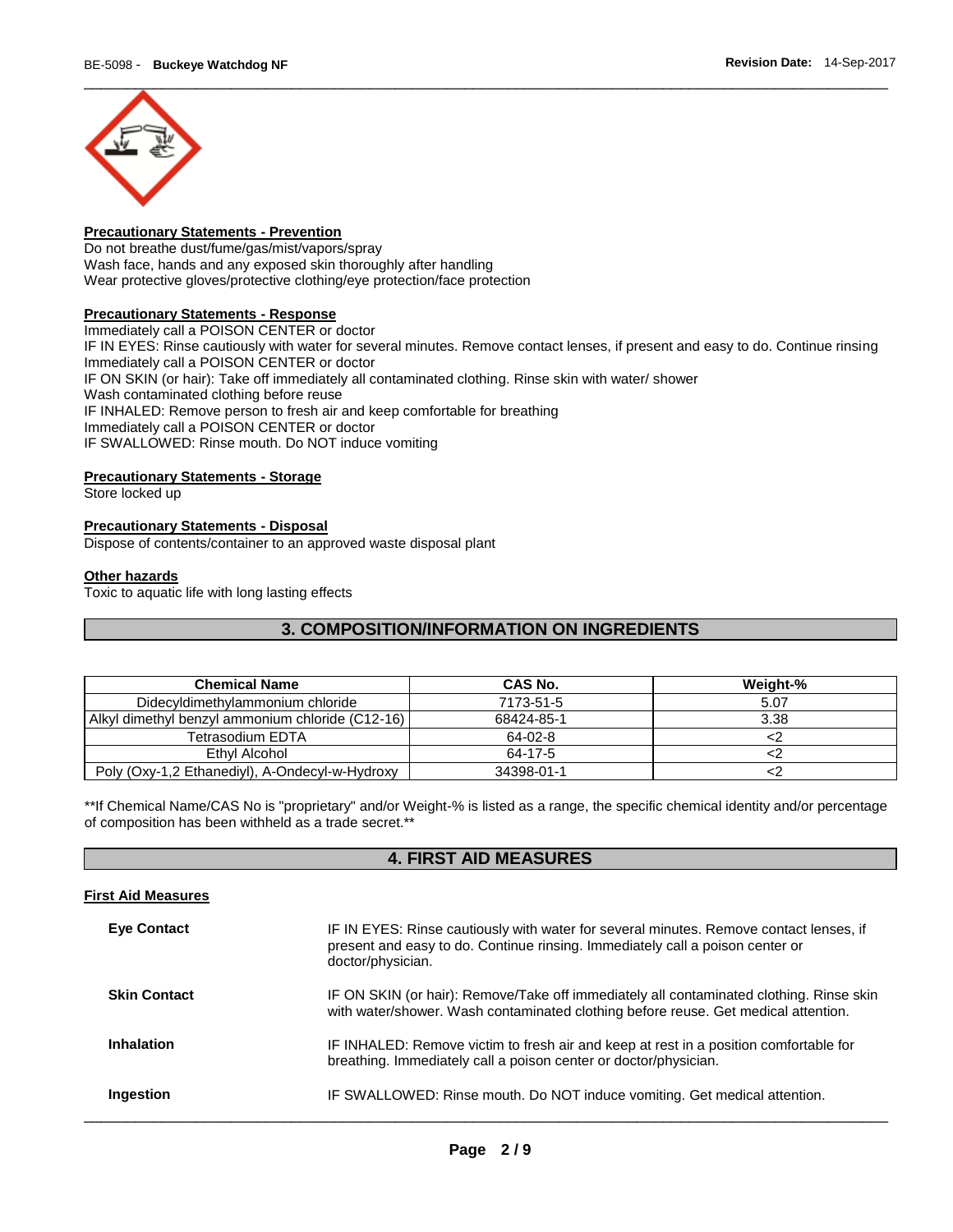#### **Most important symptoms and effects**

| <b>Symptoms</b> | Causes severe skin burns and eye damage. Inhalation may cause headache and/or<br>irritation of mucous membranes. Ingestion may cause nausea and headache. |
|-----------------|-----------------------------------------------------------------------------------------------------------------------------------------------------------|
|                 |                                                                                                                                                           |

\_\_\_\_\_\_\_\_\_\_\_\_\_\_\_\_\_\_\_\_\_\_\_\_\_\_\_\_\_\_\_\_\_\_\_\_\_\_\_\_\_\_\_\_\_\_\_\_\_\_\_\_\_\_\_\_\_\_\_\_\_\_\_\_\_\_\_\_\_\_\_\_\_\_\_\_\_\_\_\_\_\_\_\_\_\_\_\_\_\_\_\_\_

#### **Indication of any immediate medical attention and special treatment needed**

**Notes to Physician Treat symptomatically.** If the product is ingested, probable mucosal damage may contraindicate the use of gastric lavage.

# **5. FIRE-FIGHTING MEASURES**

#### **Suitable Extinguishing Media**

Dry chemical. Carbon dioxide (CO2). Water spray (fog).

**Unsuitable Extinguishing Media** Not determined.

#### **Specific Hazards Arising from the Chemical**

Combustion products may be toxic.

**Hazardous Combustion Products** Carbon oxides. Nitrogen oxides (NOx).

#### **Protective equipment and precautions for firefighters**

As in any fire, wear self-contained breathing apparatus pressure-demand, MSHA/NIOSH (approved or equivalent) and full protective gear.

#### **6. ACCIDENTAL RELEASE MEASURES**

#### **Personal precautions, protective equipment and emergency procedures**

**Personal Precautions Use personal protective equipment as required.** 

**Environmental precautions** 

| <b>Environmental precautions</b> | Prevent from entering into soil, ditches, sewers, waterways and/or groundwater. See |
|----------------------------------|-------------------------------------------------------------------------------------|
|                                  | Section 12, Ecological Information. See Section 13: DISPOSAL CONSIDERATIONS. See    |
|                                  | Section 12 for additional Ecological Information.                                   |

#### **Methods and material for containment and cleaning up**

| <b>Methods for Containment</b> | Prevent further leakage or spillage if safe to do so.                                                                                |
|--------------------------------|--------------------------------------------------------------------------------------------------------------------------------------|
| <b>Methods for Clean-Up</b>    | Pick up with mop, wet/dry vac, or absorbent material. Rinse area with clear water and allow<br>floor to dry before allowing traffic. |

#### **7. HANDLING AND STORAGE**

#### **Precautions for safe handling**

**Advice on Safe Handling** Handle in accordance with good industrial hygiene and safety practice. Avoid contact with skin, eyes or clothing. Use personal protection recommended in Section 8. Do not breathe dust/fume/gas/mist/vapors/spray. Wash face, hands and any exposed skin thoroughly after handling.

#### **Conditions for safe storage, including any incompatibilities**

**Storage Conditions Keep container tightly closed and store in a cool, dry and well-ventilated place. Keep** container closed when not in use. Store at room temperature. Do not contaminate water,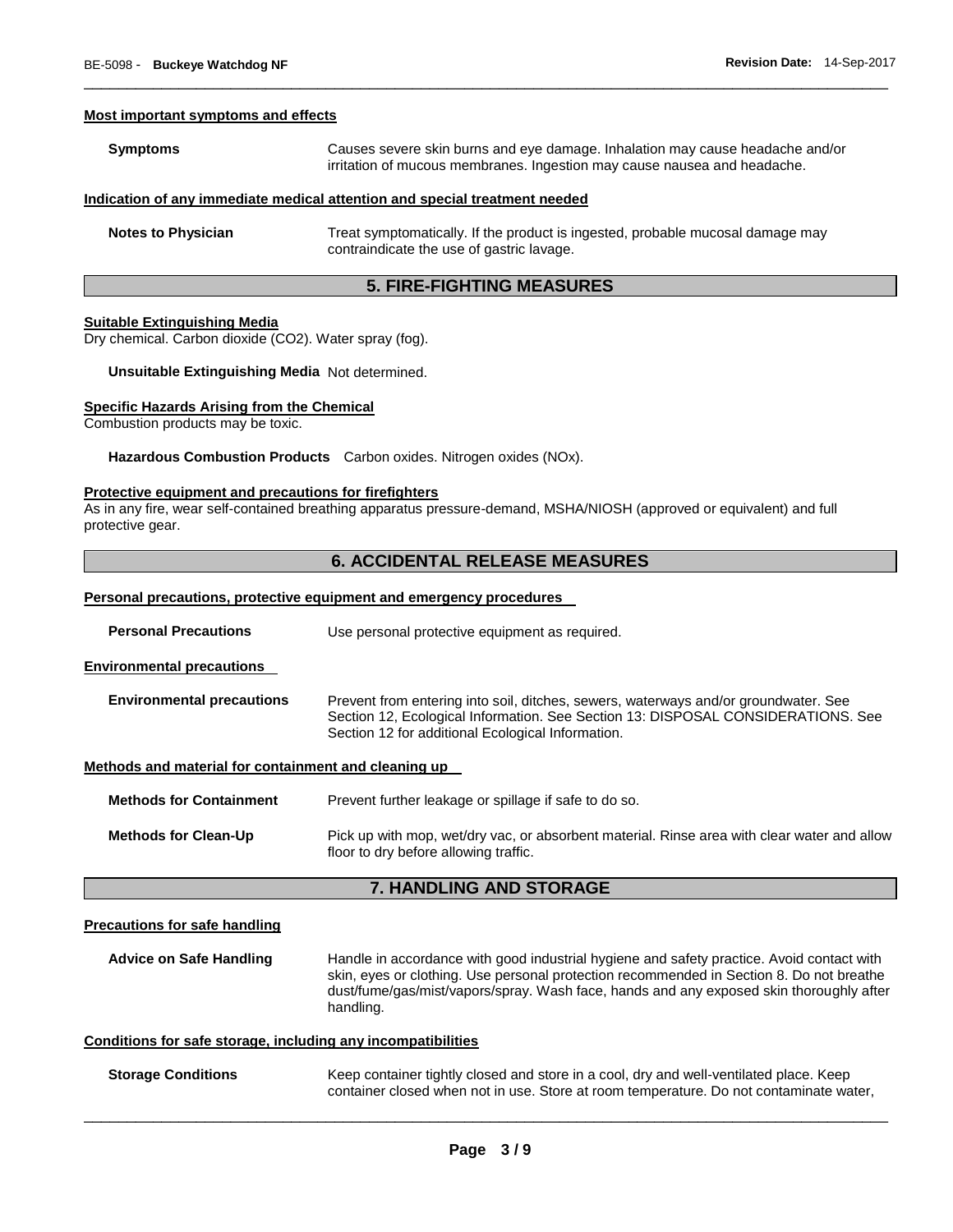\_\_\_\_\_\_\_\_\_\_\_\_\_\_\_\_\_\_\_\_\_\_\_\_\_\_\_\_\_\_\_\_\_\_\_\_\_\_\_\_\_\_\_\_\_\_\_\_\_\_\_\_\_\_\_\_\_\_\_\_\_\_\_\_\_\_\_\_\_\_\_\_\_\_\_\_\_\_\_\_\_\_\_\_\_\_\_\_\_\_\_\_\_ food, or feed by storage or disposal. Store locked up. **Packaging Materials Rinse container before discarding.** 

**Incompatible Materials** Chlorine bleach. Anionic detergents. Strong oxidizing agents. Strong reducing agents.

# **8. EXPOSURE CONTROLS/PERSONAL PROTECTION**

#### **Exposure Guidelines**

| <b>Chemical Name</b>     | <b>ACGIH TLV</b> | <b>OSHA PEL</b>                                                                                                 | <b>NIOSH IDLH</b>                                     |
|--------------------------|------------------|-----------------------------------------------------------------------------------------------------------------|-------------------------------------------------------|
| Ethyl Alcohol<br>64-17-5 | STEL: 1000 ppm   | TWA: 1000 ppm<br>TWA: 1900 mg/m <sup>3</sup><br>(vacated) TWA: 1000 ppm<br>(vacated) TWA: $1900 \text{ mg/m}^3$ | IDLH: 3300 ppm<br>TWA: 1000 ppm<br>TWA: 1900 mg/m $3$ |
| Citric Acid<br>77-92-9   |                  | 15 mg / m $3$ (Total)                                                                                           |                                                       |

#### **Appropriate engineering controls**

**Engineering Controls** Ensure adequate ventilation, especially in confined areas. Eyewash stations. Showers.

#### **Individual protection measures, such as personal protective equipment**

| <b>Eye/Face Protection</b>      | Splash goggles or safety glasses.                                 |
|---------------------------------|-------------------------------------------------------------------|
| <b>Skin and Body Protection</b> | Rubber gloves. Suitable protective clothing.                      |
| <b>Respiratory Protection</b>   | Refer to 29 CFR 1910.134 for respiratory protection requirements. |

**General Hygiene Considerations** Handle in accordance with good industrial hygiene and safety practice.

# **9. PHYSICAL AND CHEMICAL PROPERTIES**

#### **Information on basic physical and chemical properties**

| <b>Physical state</b><br>Appearance<br>Color | Liquid<br>Clear, lime green solution<br>Clear, lime green | Odor<br><b>Odor Threshold</b> | Fresh fragrance<br>Not determined |
|----------------------------------------------|-----------------------------------------------------------|-------------------------------|-----------------------------------|
| <b>Property</b>                              | Values                                                    | Remarks • Method              |                                   |
| рH                                           | 7.4-7.8 (conc. and 1:32 dilution)                         |                               |                                   |
| <b>Melting Point/Freezing Point</b>          | Not determined                                            |                               |                                   |
| <b>Boiling Point/Boiling Range</b>           | 100 °C / 212 °F                                           |                               |                                   |
| <b>Flash Point</b>                           | None                                                      | Tag Closed Cup                |                                   |
| <b>Evaporation Rate</b>                      | 1.0                                                       | (Water = 1)                   |                                   |
| <b>Flammability (Solid, Gas)</b>             | Liquid-Not Applicable                                     |                               |                                   |
| <b>Flammability Limits in Air</b>            |                                                           |                               |                                   |
| <b>Upper Flammability Limits</b>             | Not Applicable                                            |                               |                                   |
| <b>Lower Flammability Limit</b>              | Not Applicable                                            |                               |                                   |
| <b>Vapor Pressure</b>                        | Not determined                                            |                               |                                   |
| <b>Vapor Density</b>                         | Not determined                                            |                               |                                   |
| <b>Relative Density</b>                      | 1.00                                                      |                               |                                   |
| <b>Water Solubility</b>                      | Infinite                                                  |                               |                                   |
| Solubility in other solvents                 | Not determined                                            |                               |                                   |
| <b>Partition Coefficient</b>                 | Not determined                                            |                               |                                   |
| <b>Auto-ignition Temperature</b>             | Not determined                                            |                               |                                   |
| <b>Decomposition Temperature</b>             | Not determined                                            |                               |                                   |
| <b>Kinematic Viscosity</b>                   | Not determined                                            |                               |                                   |
| <b>Dynamic Viscosity</b>                     | Not determined                                            |                               |                                   |
| <b>Explosive Properties</b>                  | Not determined                                            |                               |                                   |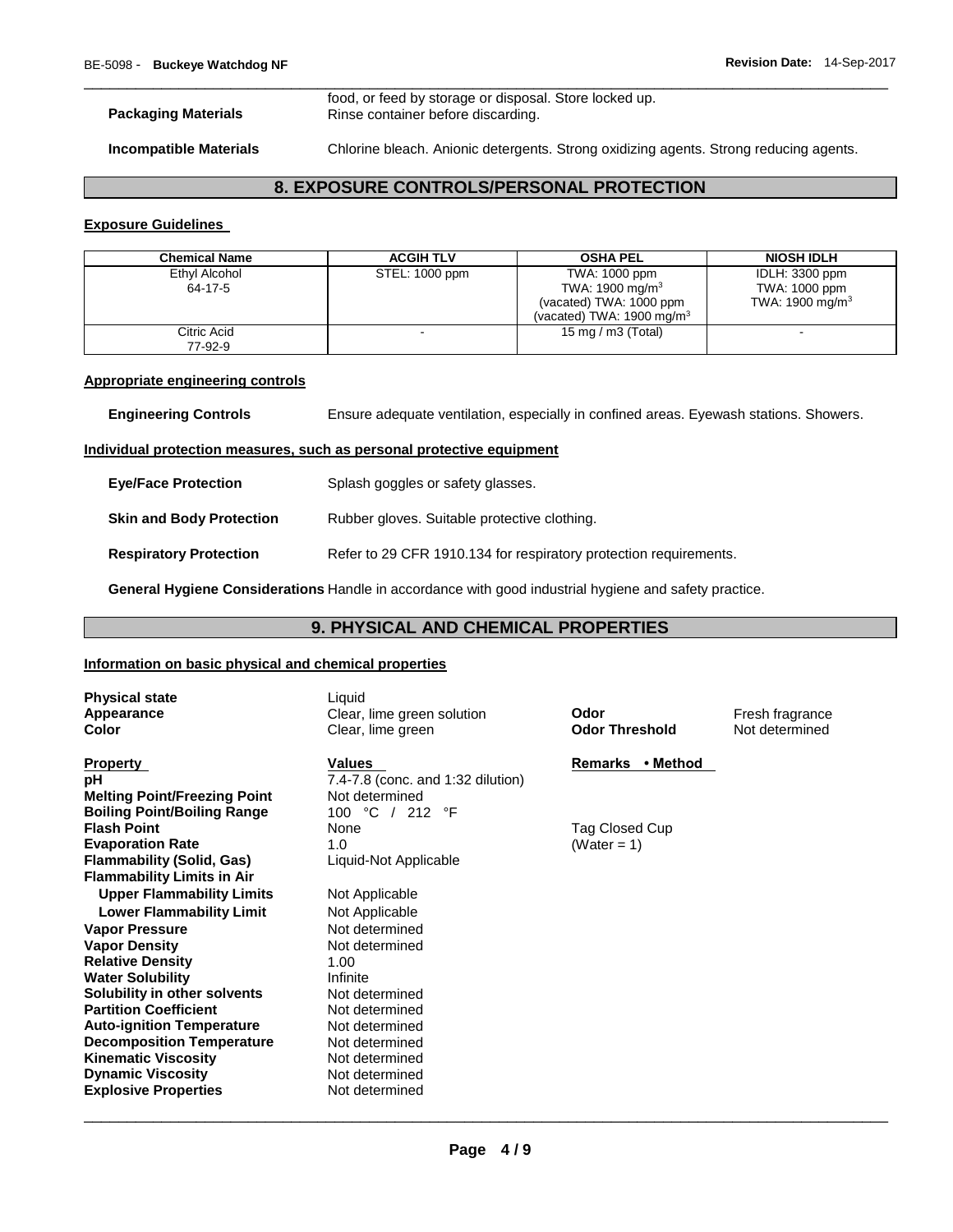# **Oxidizing Properties Not determined**

# \_\_\_\_\_\_\_\_\_\_\_\_\_\_\_\_\_\_\_\_\_\_\_\_\_\_\_\_\_\_\_\_\_\_\_\_\_\_\_\_\_\_\_\_\_\_\_\_\_\_\_\_\_\_\_\_\_\_\_\_\_\_\_\_\_\_\_\_\_\_\_\_\_\_\_\_\_\_\_\_\_\_\_\_\_\_\_\_\_\_\_\_\_ **10. STABILITY AND REACTIVITY**

### **Reactivity**

Not reactive under normal conditions.

#### **Chemical Stability**

Stable under recommended storage conditions.

#### **Possibility of Hazardous Reactions**

None under normal processing.

**Hazardous Polymerization** Hazardous polymerization does not occur.

# **Conditions to Avoid**

Keep separated from incompatible substances. Keep out of reach of children.

#### **Incompatible Materials**

Chlorine bleach. Anionic detergents. Strong oxidizing agents. Strong reducing agents.

#### **Hazardous Decomposition Products**

Carbon oxides. Nitrogen oxides (NOx).

# **11. TOXICOLOGICAL INFORMATION**

#### **Information on likely routes of exposure**

| <b>Product Information</b> |                                  |
|----------------------------|----------------------------------|
| <b>Eye Contact</b>         | Causes severe eye damage.        |
| <b>Skin Contact</b>        | Causes severe skin burns.        |
| <b>Inhalation</b>          | Avoid breathing vapors or mists. |
| Ingestion                  | May be harmful if swallowed.     |

### **Component Information**

| <b>Chemical Name</b>                                              | Oral LD50                                            | <b>Dermal LD50</b> | <b>Inhalation LC50</b>      |
|-------------------------------------------------------------------|------------------------------------------------------|--------------------|-----------------------------|
| Didecyldimethylammonium chloride<br>7173-51-5                     | $= 84$ mg/kg (Rat)                                   | $\blacksquare$     |                             |
| Alkyl dimethyl benzyl ammonium<br>chloride (C12-16)<br>68424-85-1 | $= 426$ mg/kg (Rat)                                  | -                  |                             |
| Tetrasodium EDTA<br>64-02-8                                       | $(Rat) = 1658 \text{ mg/kg}$<br>$= 10$ g/kg<br>Rat \ | $\blacksquare$     |                             |
| Ethyl Alcohol<br>64-17-5                                          | (Rat)<br>= 7060 mg/kg                                | ۰                  | $(Rat)$ 4 h<br>= 124.7 mg/L |

# **Information on physical, chemical and toxicological effects**

**Symptoms** Please see section 4 of this SDS for symptoms.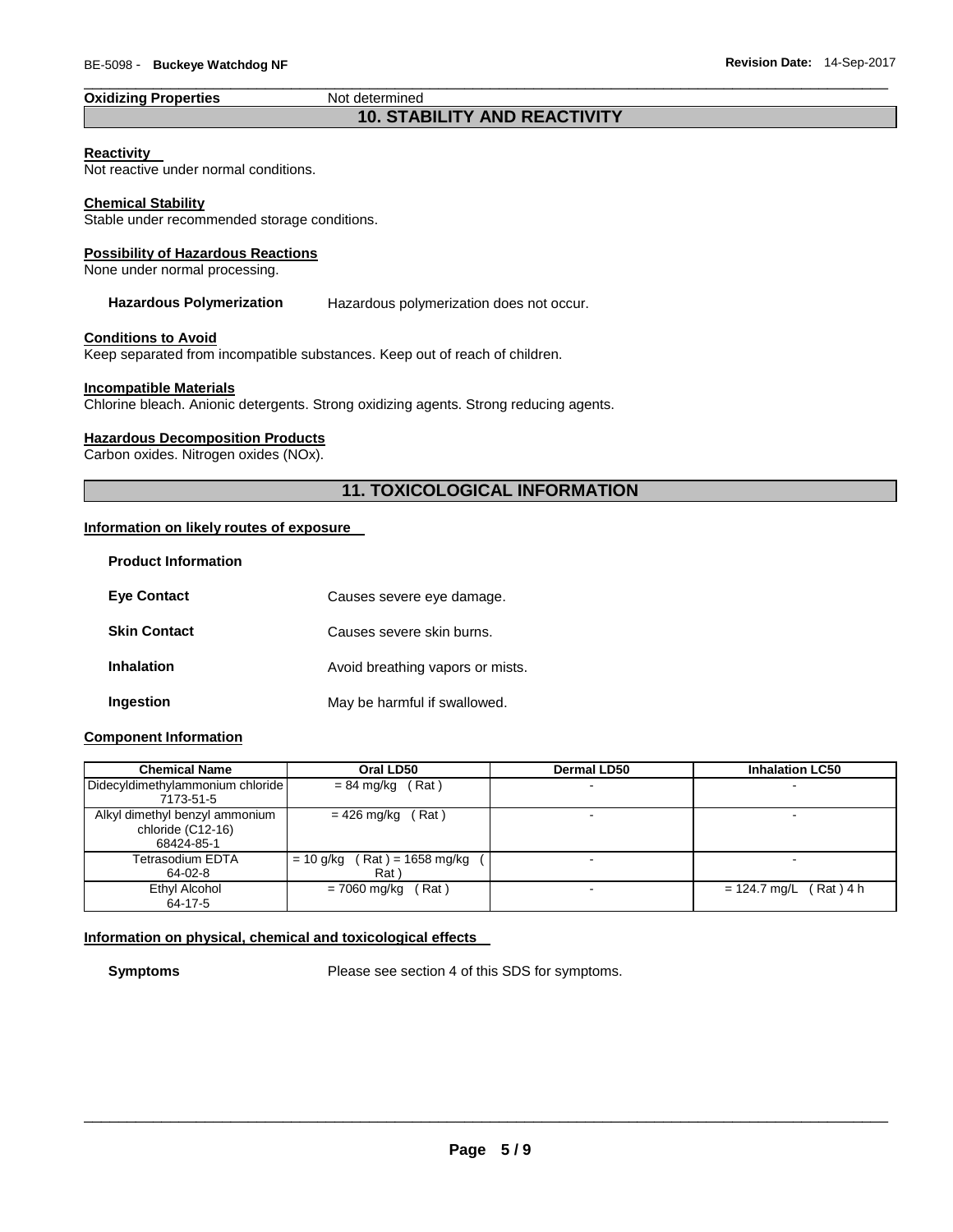#### **Delayed and immediate effects as well as chronic effects from short and long-term exposure**

**Carcinogenicity** The ingredient in this product is only classified as a carcinogen when consumed as an alcoholic beverage in long-term studies.

| <b>Chemical Name</b>        | <b>ACGIH</b> | <b>IARC</b> | .<br>N<br>. | ៱៰៶៲៱<br>אחסי |
|-----------------------------|--------------|-------------|-------------|---------------|
| Ethyl<br>Alcohol<br>64-17-5 | ∾            | Group       | Known       |               |

\_\_\_\_\_\_\_\_\_\_\_\_\_\_\_\_\_\_\_\_\_\_\_\_\_\_\_\_\_\_\_\_\_\_\_\_\_\_\_\_\_\_\_\_\_\_\_\_\_\_\_\_\_\_\_\_\_\_\_\_\_\_\_\_\_\_\_\_\_\_\_\_\_\_\_\_\_\_\_\_\_\_\_\_\_\_\_\_\_\_\_\_\_

**Legend** 

*ACGIH (American Conference of Governmental Industrial Hygienists)*

*A3 - Animal Carcinogen* 

*IARC (International Agency for Research on Cancer)*

*Group 1 - Carcinogenic to Humans NTP (National Toxicology Program)*

*Known - Known Carcinogen* 

*OSHA (Occupational Safety and Health Administration of the US Department of Labor)*

*X - Present* 

**Numerical measures of toxicity**

Not determined

# **12. ECOLOGICAL INFORMATION**

#### **Ecotoxicity**

Toxic to aquatic life with long lasting effects.

#### **Component Information**

| <b>Chemical Name</b> | Algae/aguatic plants   | Fish                              | Crustacea                       |
|----------------------|------------------------|-----------------------------------|---------------------------------|
| Tetrasodium EDTA     | 1.01: 72 h Desmodesmus | 41: 96 h Lepomis macrochirus mg/L | 610: 24 h Daphnia magna mg/L    |
| $64-02-8$            | subspicatus mg/L EC50  | LC50 static 59.8: 96 h Pimephales | EC50                            |
|                      |                        | promelas mg/L LC50 static         |                                 |
| Ethyl Alcohol        |                        | 12.0 - 16.0: 96 h Oncorhynchus    | 10800: 24 h Daphnia magna mg/L  |
| 64-17-5              |                        | mykiss mL/L LC50 static 13400 -   | EC50 2: 48 h Daphnia magna mg/L |
|                      |                        | 15100: 96 h Pimephales promelas   | EC50 Static 9268 - 14221: 48 h  |
|                      |                        | mg/L LC50 flow-through 100: 96 h  | Daphnia magna mg/L LC50         |
|                      |                        | Pimephales promelas mg/L LC50     |                                 |
|                      |                        | static                            |                                 |

#### **Persistence/Degradability**

Not determined.

#### **Bioaccumulation**

Not determined.

#### **Mobility**

| <b>Chemical Name</b>                             | <b>Coefficient</b><br>Partition |
|--------------------------------------------------|---------------------------------|
| Ethyl<br>Alcohol<br>$\rightarrow$<br>$64 -$<br>. | 1.25<br>--<br>∪.ა∠              |

#### **Other Adverse Effects**

Not determined

# **13. DISPOSAL CONSIDERATIONS**

# **Waste Treatment Methods**

| <b>Disposal of Wastes</b>     | Disposal should be in accordance with applicable regional, national and local laws and<br>regulations. |
|-------------------------------|--------------------------------------------------------------------------------------------------------|
| <b>Contaminated Packaging</b> | Disposal should be in accordance with applicable regional, national and local laws and                 |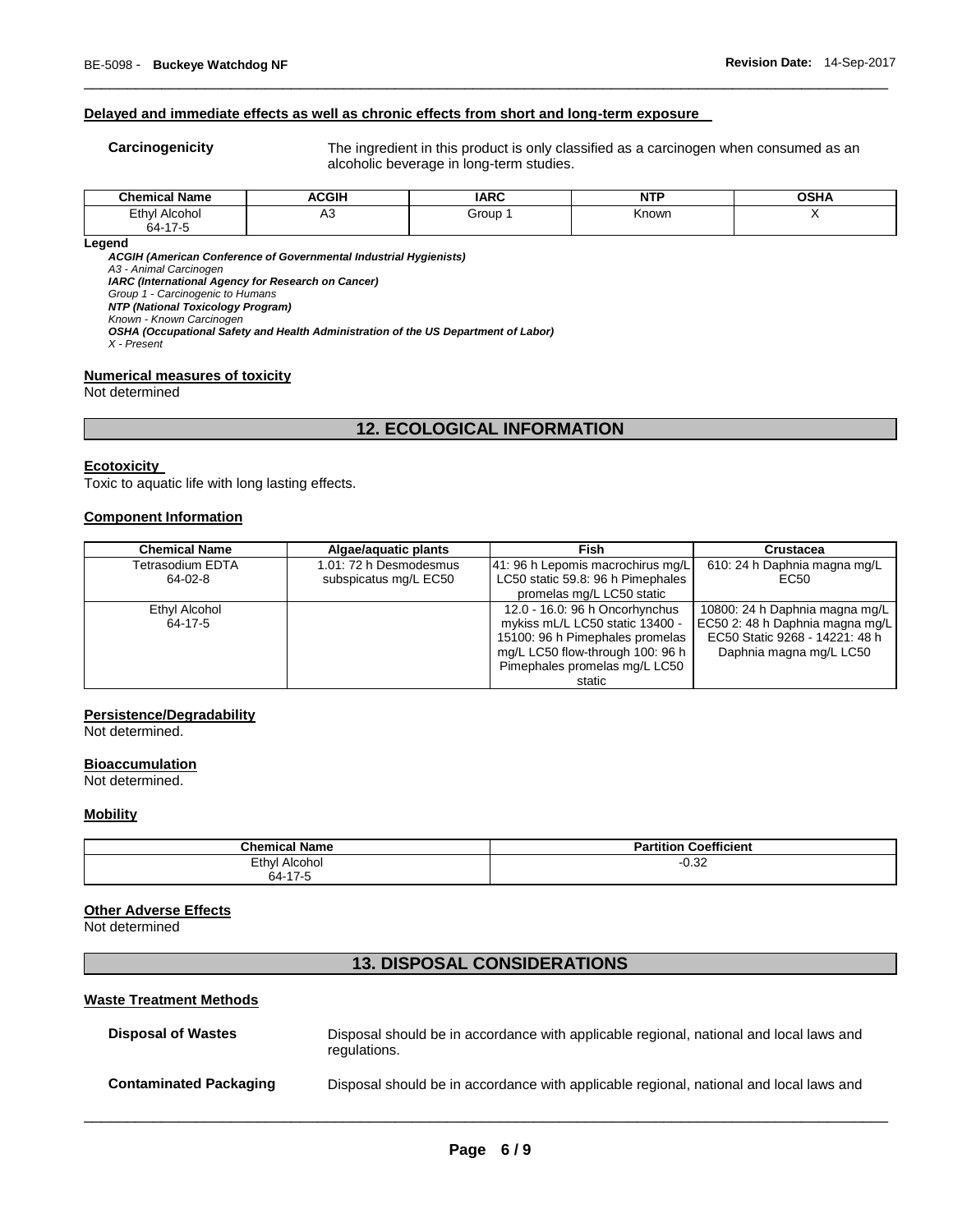\_\_\_\_\_\_\_\_\_\_\_\_\_\_\_\_\_\_\_\_\_\_\_\_\_\_\_\_\_\_\_\_\_\_\_\_\_\_\_\_\_\_\_\_\_\_\_\_\_\_\_\_\_\_\_\_\_\_\_\_\_\_\_\_\_\_\_\_\_\_\_\_\_\_\_\_\_\_\_\_\_\_\_\_\_\_\_\_\_\_\_\_\_ regulations.

**California Hazardous Waste Status** 

| <b>Chemical Name</b><br><b>Ethyl Alcohol</b>                                                                 |                                                                                                                                | <b>California Hazardous Waste Status</b>                               |  |  |  |  |
|--------------------------------------------------------------------------------------------------------------|--------------------------------------------------------------------------------------------------------------------------------|------------------------------------------------------------------------|--|--|--|--|
|                                                                                                              |                                                                                                                                | Toxic                                                                  |  |  |  |  |
| Ignitable<br>64-17-5                                                                                         |                                                                                                                                |                                                                        |  |  |  |  |
| <b>14. TRANSPORT INFORMATION</b>                                                                             |                                                                                                                                |                                                                        |  |  |  |  |
|                                                                                                              |                                                                                                                                |                                                                        |  |  |  |  |
| <b>Note</b>                                                                                                  | Please see current shipping paper for most up to date shipping information, including<br>exemptions and special circumstances. |                                                                        |  |  |  |  |
| <b>DOT</b><br><b>UN/ID No</b><br><b>Proper Shipping Name</b><br><b>Hazard Class</b><br><b>Packing Group</b>  | UN1903<br>Disinfectant, liquid, corrosive, n.o.s. (Quaternary Ammonium Compound)<br>8<br>Ш                                     |                                                                        |  |  |  |  |
| <b>IATA</b><br><b>UN/ID No</b><br><b>Proper Shipping Name</b><br><b>Hazard Class</b><br><b>Packing Group</b> | UN1903<br>8<br>Ш                                                                                                               | Disinfectant, liquid, corrosive, n.o.s. (Quaternary Ammonium Compound) |  |  |  |  |
| <b>IMDG</b><br><b>UN/ID No</b><br><b>Proper Shipping Name</b><br><b>Hazard Class</b><br><b>Packing Group</b> | UN1903<br>8<br>Ш                                                                                                               | Disinfectant, liquid, corrosive, n.o.s. (Quaternary Ammonium Compound) |  |  |  |  |

# **15. REGULATORY INFORMATION**

#### **International Inventories**

| <b>Chemical Name</b>                                | TSCA | <b>DSL/NDSL EINECS/E</b> | <b>LINCS</b> | <b>ENCS</b> | <b>IECSC</b> | <b>KECL</b> | <b>PICCS</b> | <b>AICS</b> |
|-----------------------------------------------------|------|--------------------------|--------------|-------------|--------------|-------------|--------------|-------------|
| Didecyldimethylammonium<br>chloride                 | х    | х                        |              | Present     | X            | Present     | X            |             |
| Alkyl dimethyl benzyl<br>ammonium chloride (C12-16) |      | X                        |              | Present     | х            | Present     | X            |             |
| Alcohol Ethoxylate                                  |      | X                        |              |             |              | Present     | x            |             |
| Tetrasodium EDTA                                    |      | Χ                        |              | Present     | x            | Present     | X            |             |
| Ethyl Alcohol                                       |      | Χ                        |              | Present     | x            | Present     | X            | ∧           |

#### **Legend:**

*TSCA - United States Toxic Substances Control Act Section 8(b) Inventory* 

*DSL/NDSL - Canadian Domestic Substances List/Non-Domestic Substances List* 

*EINECS/ELINCS - European Inventory of Existing Chemical Substances/European List of Notified Chemical Substances* 

*ENCS - Japan Existing and New Chemical Substances* 

*IECSC - China Inventory of Existing Chemical Substances* 

*KECL - Korean Existing and Evaluated Chemical Substances* 

*PICCS - Philippines Inventory of Chemicals and Chemical Substances* 

*AICS - Australian Inventory of Chemical Substances* 

#### **US Federal Regulations**

#### **CERCLA**

This material, as supplied, does not contain any substances regulated as hazardous substances under the Comprehensive Environmental Response Compensation and Liability Act (CERCLA) (40 CFR 302) or the Superfund Amendments and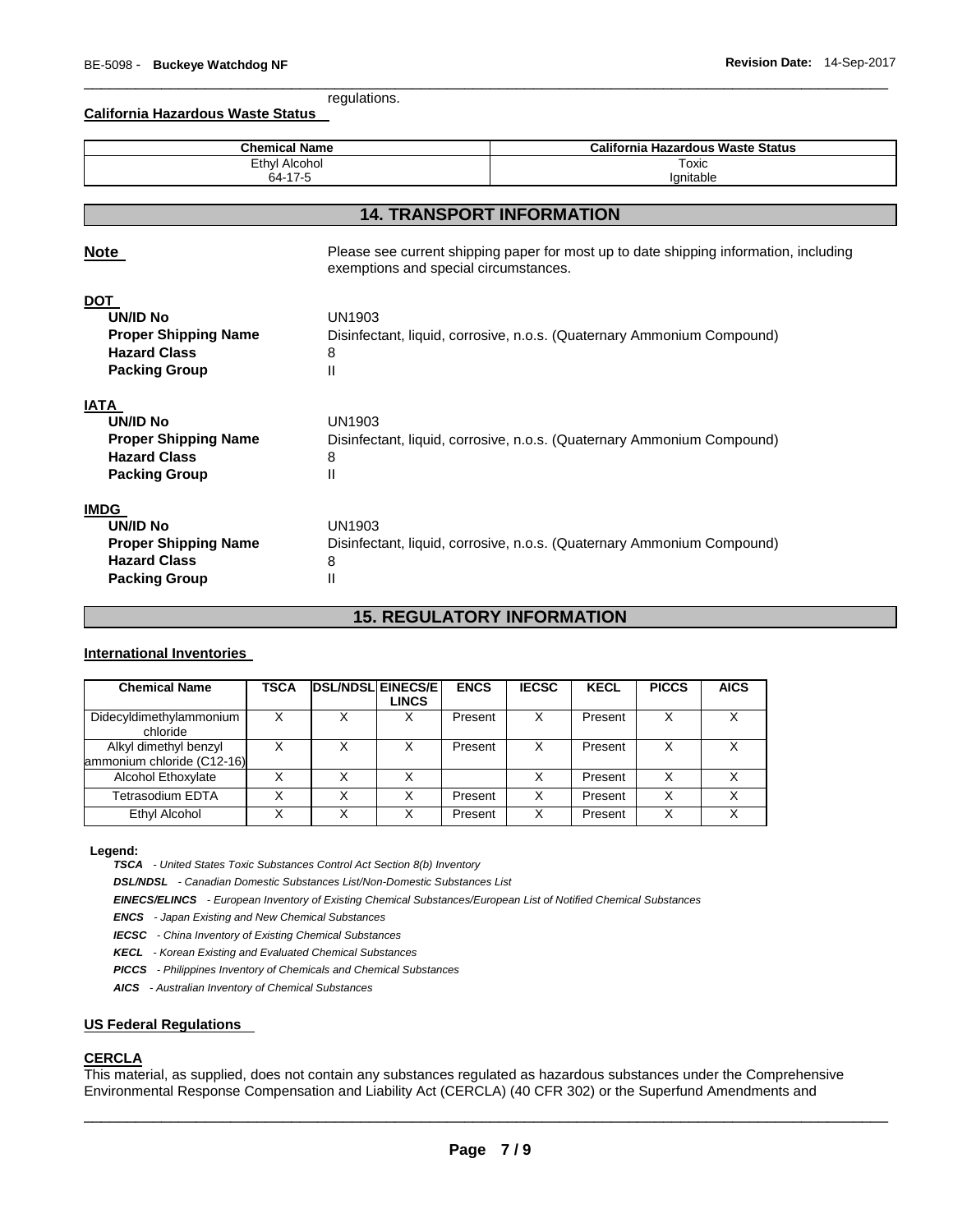Reauthorization Act (SARA) (40 CFR 355).

#### **SARA 313**

Not determined

#### **CWA (Clean Water Act)**

This product does not contain any substances regulated as pollutants pursuant to the Clean Water Act (40 CFR 122.21 and 40 CFR 122.42)

\_\_\_\_\_\_\_\_\_\_\_\_\_\_\_\_\_\_\_\_\_\_\_\_\_\_\_\_\_\_\_\_\_\_\_\_\_\_\_\_\_\_\_\_\_\_\_\_\_\_\_\_\_\_\_\_\_\_\_\_\_\_\_\_\_\_\_\_\_\_\_\_\_\_\_\_\_\_\_\_\_\_\_\_\_\_\_\_\_\_\_\_\_

#### **US State Regulations**

#### **California Proposition 65**

This product contains the following Proposition 65 chemicals.

| <b>Chemical Name</b>    | <b>California Proposition 65</b> |
|-------------------------|----------------------------------|
| Ethyl Alcohol - 64-17-5 | Carcinogen                       |
|                         | Developmental                    |

#### **U.S. State Right-to-Know Regulations**

| <b>Chemical Name</b> | . .<br><b>New Jersey</b> | <b>\ssachusetts</b><br>ша | Pennsvlvania |
|----------------------|--------------------------|---------------------------|--------------|
| Ethyl<br>Alcohol     |                          |                           |              |
| 64-17                |                          |                           |              |

#### **EPA Pesticide Registration Number** EPA Reg. No. 10324-155-559

#### **EPA Statement**

This chemical is a pesticide product registered by the Environmental Protection Agency and is subject to certain labeling requirements under federal pesticide law. These requirements differ from the classification criteria and hazard information required for safety data sheets, and for workplace labels of non-pesticide chemicals. Following is the hazard information as required on the pesticide label:

#### **EPA Pesticide Label**

Signal Word: Danger

Corrosive. Causes irreversible eye damage and skin burns. Harmful if swallowed or absorbed through the skin. Do not get in eyes, on skin, or on clothing. Wear goggles or face shield and rubber gloves and protective clothing when handling. Wash thoroughly with soap and water after handling and before eating, drinking, chewing gum, using tobacco or using the toilet. Remove contaminated clothing and wash clothing before reuse

### **Difference between SDS and EPA pesticide label**

|                                   | <b>EPA</b>                              | <b>OSHA</b>               |
|-----------------------------------|-----------------------------------------|---------------------------|
| <b>Signal Word</b>                | Danger                                  | Danger                    |
| Acute Toxicity - Oral             | Harmful if swallowed                    | N/A                       |
| Acute Toxicity - Dermal           | Harmful if absorbed through the<br>skin | N/A                       |
| Skin corrosion/irritation         | Causes skin burns                       | Causes severe skin burns  |
| Serious eye damage/eye irritation | Causes irreversible eye damage          | Causes serious eye damage |